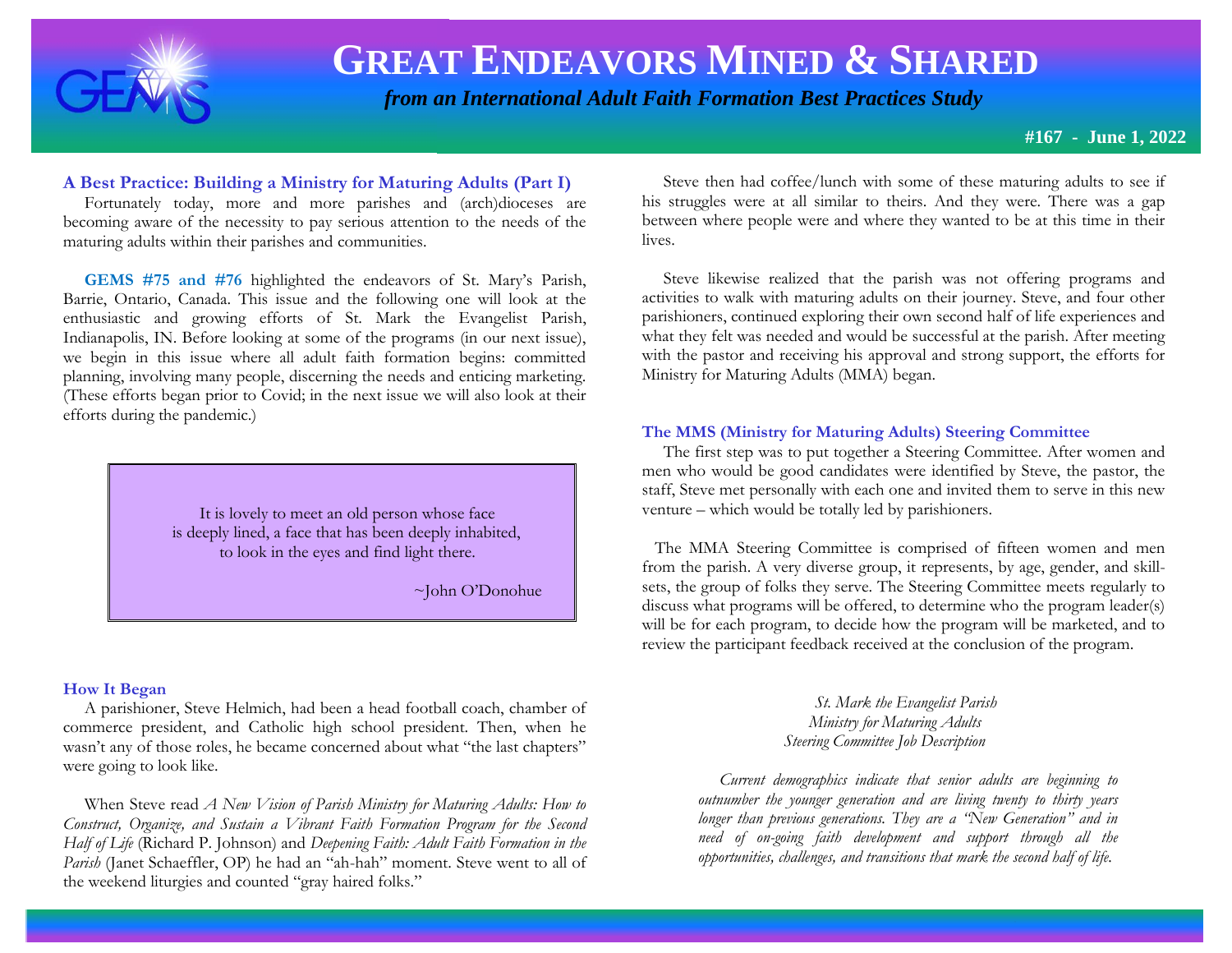*A Ministry for Maturing Adults will be formed at St. Mark Parish to respond to this "New Generation." This ministry will be overseen by a Steering Committee whose responsibilities will be:*

- *To generate ideas and suggestions for programs and activities; to evaluate the needs of maturing adults in the parish*
- *To review plans and give suggestions for events, projects, and programs*
- *To facilitate implementation of programs and activities by identifying, recruiting, enabling, and supporting others in taking on leadership roles, usually on an ad hoc basis*
- *To review activities undertaken, assess impact, and to make recommendations for future action*
- *To work collaboratively within the overall parish plan with a commitment to the unity of parish life*
- *To make recommendations for the on-going development of the ministry*
- *To be, at all times, an enthusiastic and vocal "champion" for the ministry for maturing adults*
- *To encourage others in the parish to become part of the ministry for maturing adults*

 *The various committees within the Steering Committee include:*

- *Spiritual Growth*
- *Continuous Learning*
- *Events and Social Gatherings*
- *Service*
- *Human Resources*
- *Marketing and Communication*
- *Budgeting and Funds Development*

 Old age is no time to hunker down, unless disability demands it. Old is just another word for nothing left to lose, a time of life to take bigger risks on behalf of the common good.  $\sim$  Parker Palmer

### **Discerning Needs**

 It was pretty clear, from early meetings of members of the Steering Committee, that there were categories of programs and activities in which MMA would probably want to engage. They quickly identified:

- faith formation/spiritual development
- continued learning
- opportunities to serve
- opportunities to be served
- social activities

 As they began to work and brainstorm, three members of the Steering Committee gave a pulpit talk one weekend at the end of all the Masses. At its conclusion, they invited the parishioners to share their thoughts through a questionnaire.

 Representatives from the Steering Committee were in the narthex distributing the questionnaires as people left the church. In addition, tables were set up with the questionnaires, pens, pamphlets, and a marketing poster so representatives could talk directly with interested parishioners.

 There was now a buzz about the new ministry; the committee was at the point of getting started - ready and needing to "do something." Even though they had the results of the questionnaires, there was no confidence that they knew what the parish's maturing adults REALLY wanted and needed, what they were yearning for. The members were very aware that they needed the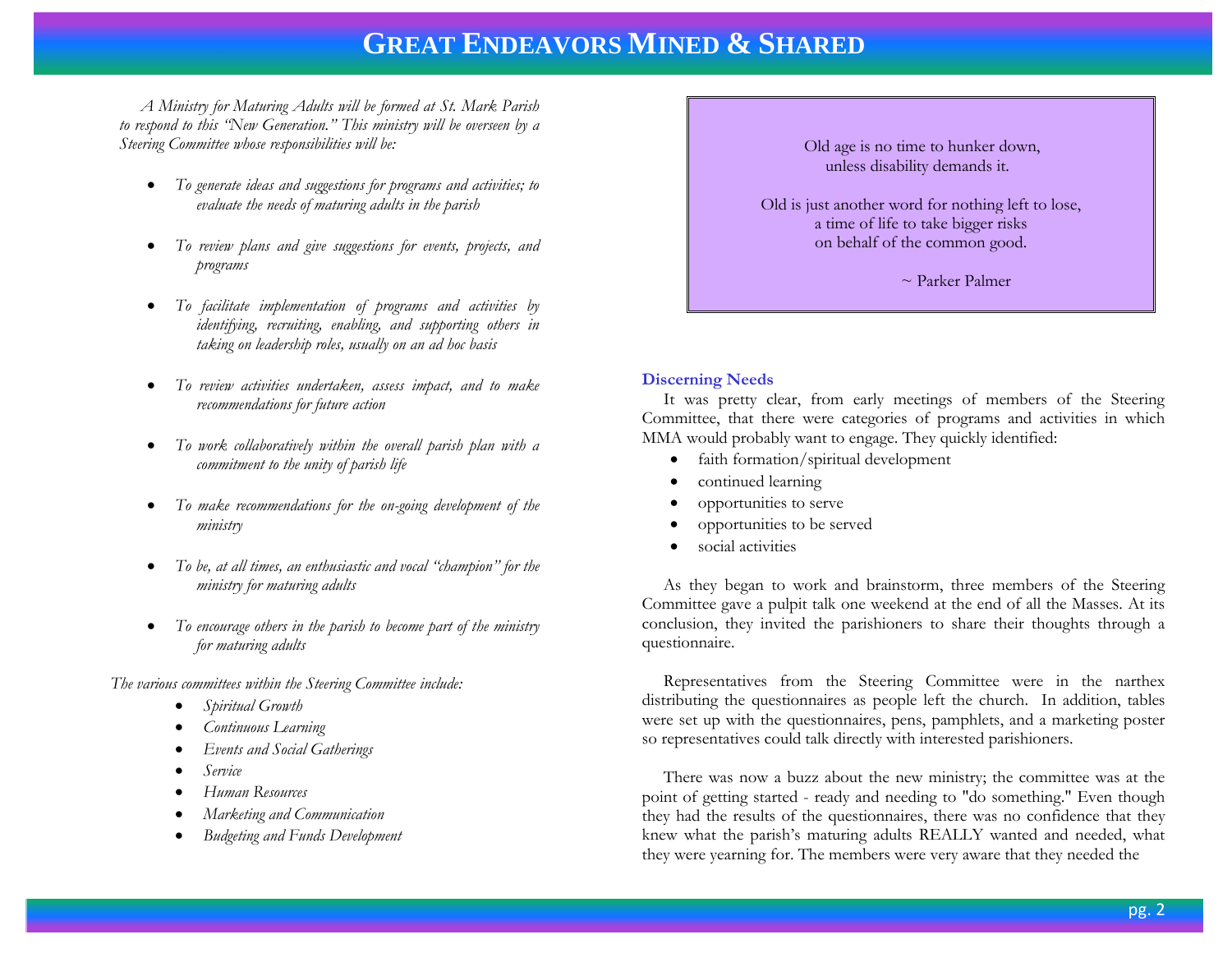first offerings to be rock-solid and truly meeting a need if they were going to be able to build a strong and sustainable program that attracted participants.

 They also intuitively knew that if folks felt they had had a voice in building the programmatic offerings they would be much more inclined to participate.

 One member of the committee – Donna Kern – who has a strong background in conference and event management suggested holding parish listening sessions, which would be designed with only a few easy to answer questions that would be constructed so that through the answers the parishioners could tell the committee their needs in an intimate but supportive setting and the committee could also find out their wants which would help give direction to the strategic planning of future events.

 Donna relates, "I could feel the Spirit moving within me, the committee and the parish. So all credit to the planning and the outcome of the listening session goes to the Lord."

 Donna began with a subcommittee of three whose role was to develop the questions. The team was expanded to about twenty enormously gifted and experienced parishioners; these additional persons would have the roles of table leaders and table assistants at the actual listening sessions. Formation was provided for them during last two planning sessions which gave them opportunity for input and/or questions.

 Donna also recruited two individuals who had strong facilitation skills to facilitate each of the listening sessions. These two women joined the planning process; their input was crucial in helping mold the final product.

 The planning committee also felt that it was very important for everyone from the Steering Committee was able to participate in the listening session so that they also had the opportunity to be share their ideas.

 A mailing was sent to the homes of mature adult in the parish and Steering Committee members divided the list and called each mature adult to encourage attendance at the listening sessions.

*Dear St. Mark Maturing Adult,*

*The newest ministry at St. Mark the Evangelist Parish is the Ministry for Maturing Adults. Much thought and planning has gone into this ministry*

*which is designed to help adults 55 years of age and older find purpose in this stage of their life.*

*Now it's time for you to tell the Ministry for Maturing Adults' Steering Committee what you want and need from this ministry. On Monday, April 29th the Steering Committee will host Listening Sessions in Monsignor Schafer Hall. We are offering two times for these sessions, 4:30-6:30 p.m. and 7:00- 9:00 p.m. Come and bring a friend. Share your thoughts about activities you would like to be part of.*

*Please RSVP by Tuesday, April 23rd. You can RSVP by completing the bottom of this letter and putting it in the collection basket at Mass or dropping it off at the Parish Center.* 

*God has called each of us to be holy ... to be our best selves. Help us make the Ministry for Maturing Adults all that it can be.*

*The Ministry for Maturing Adults Steering Committee*

| Phone: Email: Email:                                              |  |
|-------------------------------------------------------------------|--|
|                                                                   |  |
| Choose one session: _________4:30-6:30 p.m. _______7:00-9:00 p.m. |  |
| Transportation needed to attend Listening Session_______________  |  |

The spiritual eyesight improves as the physical eyesight declines.

 *~ Plato*